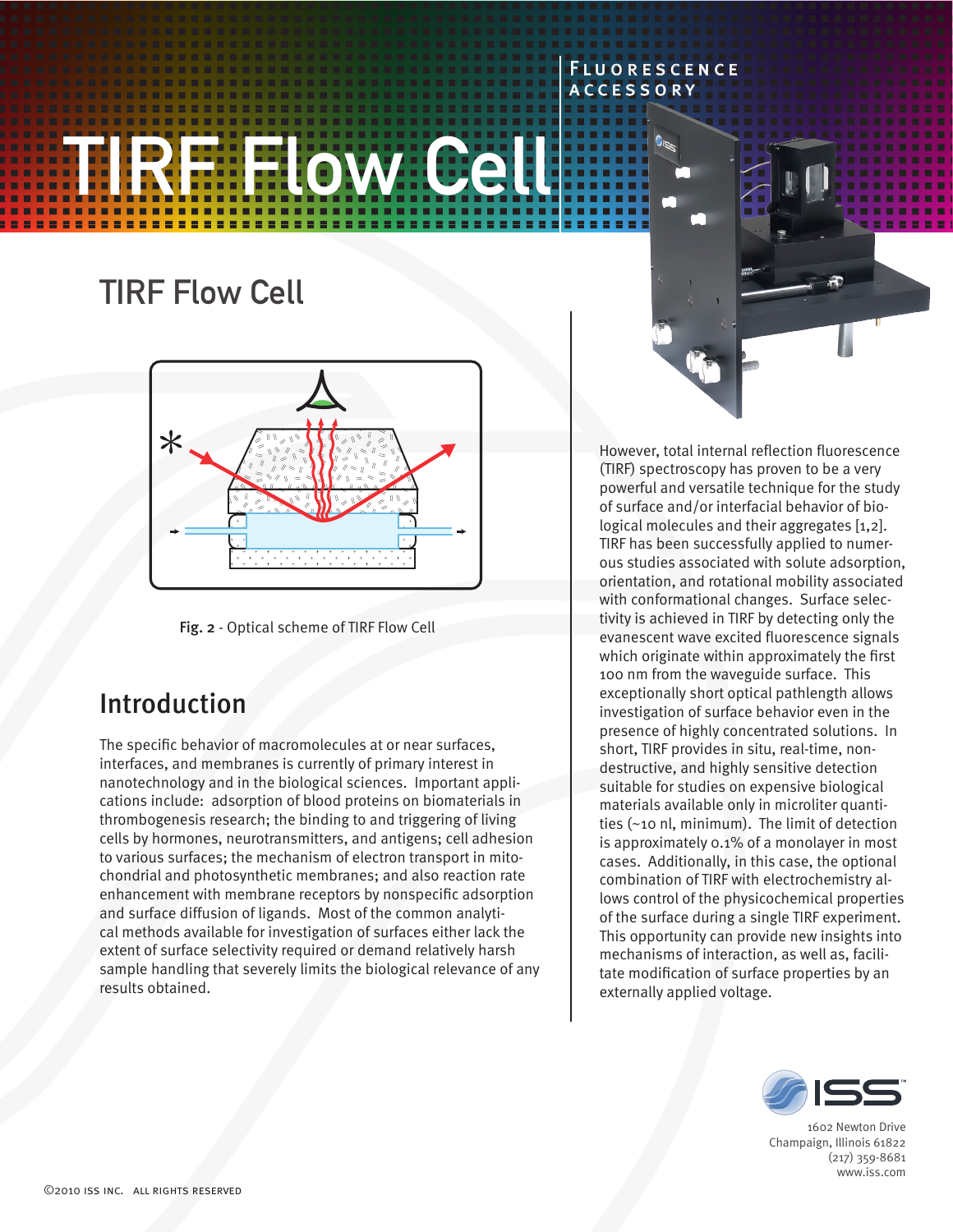# TIRF cell SPECTROFLUORI

spectrofluorimeters

# Principles

The principles of TIRF are well documented in the literature [3-5]. In brief, when a beam of light propagating within a medium of refractive index (n<sub>,</sub>) encounters an interface with a medium of lower refractive index (n<sub>2</sub>), it can undergo total internal reflection for incidence angles (θ<sub>)</sub> greater than the critical angle ( $\theta_c$ ). Although the incident light totally reflects at the interface, a portion of the electromagnetic radiation penetrates the interface into the less dense medium. The intensity of this interfacial field, typically called the "evanescent wave", decays exponentially with distance from the interface.

#### $θ<sub>c</sub> = sin<sup>-1</sup>(n<sub>2</sub>/n<sub>1</sub>)$

The penetration depth (d<sub>p</sub>) of the evanescent wave in the less dense medium is a function of incidence angle, refractive index ratio, and incident light wavelength,  $\lambda_{_\mathsf{P}}$  (Eq. 2). The evanescent wave is primarily responsible for the electronic excitation of the fluorophore present in the lower refractive index medium. The penetration depth (pathlength) of the evanescent wave can be conveniently altered by changing incidence angles. The extremely short pathlength of the evanescent wave (on the order of the wavelength of light) excites a very small sample volume and thereby minimizes primary absorption effects. Also, depending on the optical geometry, the emitted fluorescence does not pass through the bulk solution but rather through the waveguide, thus largely avoiding any secondary absorption effects.

 $d_p = λ_i / (2πn_1 sin^2θ_i - (n_2/n_1)^2]^{1/2})$ 

## Instrumentation

The design of the ISS TIRF flow cell makes the normally difficult TIRF experiment become routine. Figure 1 is a photograph of the TIRF accessory and Figure 2 illustrates the basic optical design. The ISS TIRF flow cell comes prealigned for the ISS spectrofluorometers. along with an easily assembled flow system to study kinetics of various surface interactions. High reproducibility of TIRF measurements is ensured by the exact positioning of optical elements against the excitation beam and emission axis. The ISS TIRF cell differs from similar TIRF cuvettes by simple and fast assembly of the sandwich cell. The transparent gasket which forms the flow chamber (app. 20µl) and transparent back plate facilitate easy visualization of the surface and allows acquisition of microscopic pictures by a long-focus objective.

The standard cell comes equipped with a UV-quartz prism and optically coupled cover slide, as shown in Figure 2. The cover slide provides an easily interchangeable working surface and minimizes wear on the TIRF prism. Cover slides with hydrophilic, hydrophobic, electroconductive thin films, or specific soluble protein docking films can be supplied as options. Additional options include three-electrode electrochemical control by application of an external voltage and temperature control by way of a thermostated block and water bath. The ISS TIRF cell is also available for use with most of the commercially available research-grade spectrofluorometers currently on the market.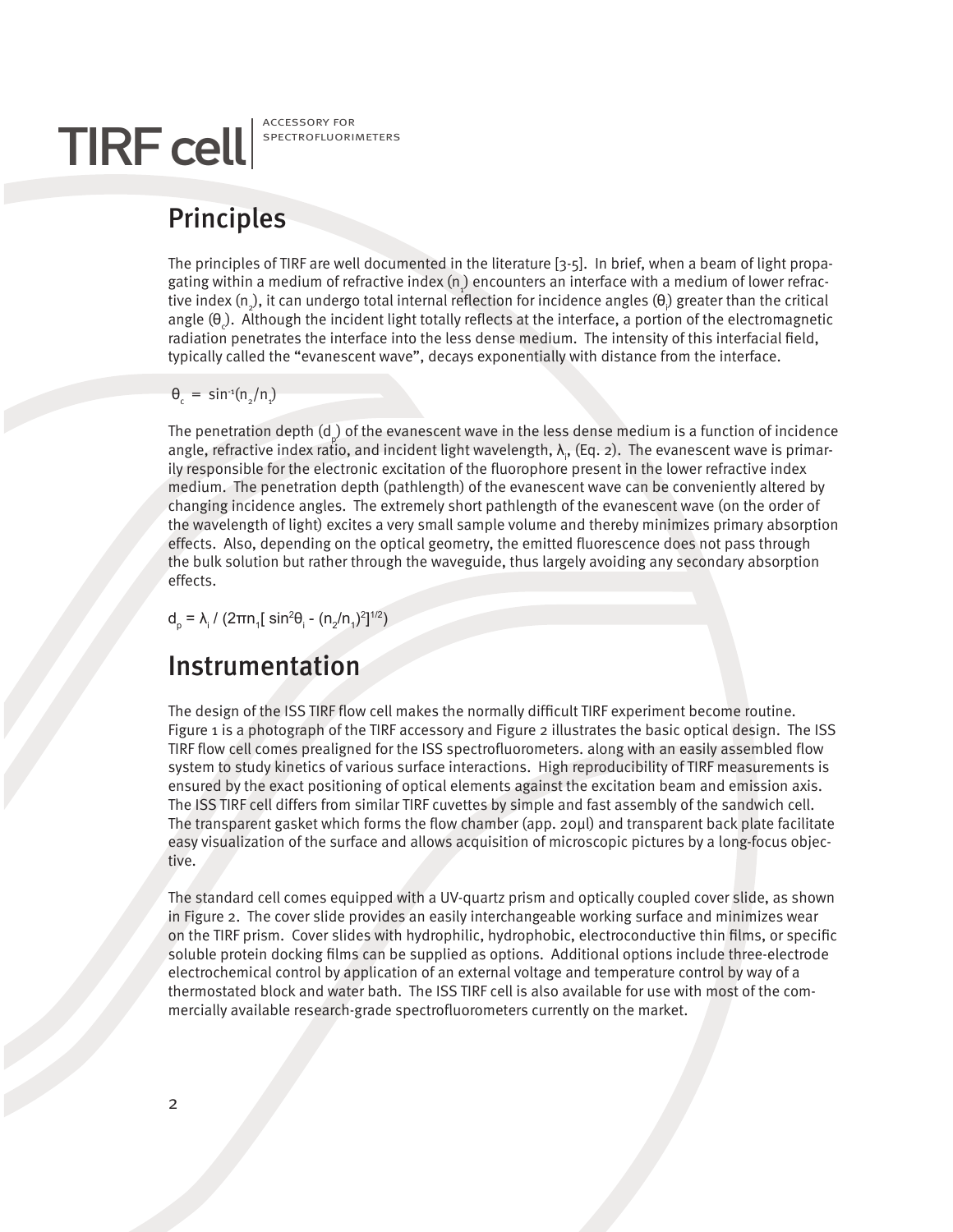TIRF cell<sup>ACCESSORY FOR</sup>

spectrofluorimeters

## Applications

The principle applications of TIRF spectroscopy are:

- protein adsorption: kinetics and isotherms, effect of solvents, competitive adsorption, conformational changes, effect of detergents, surface mobility
- immunoassay systems: antibody-antigen interactions, biosensor & nanotechnology development
- electron transport in mitochondrial and photosynthetic membranes
- cell adhesion to surfaces.

Figure 3 illustrates the adsorption kinetics of immunoglobulin (IgG) at a hydrophilic silica surface. About 70% of IgG is irreversibly adsorbed kinetically and does not desorb back into the flow of pure buffer solution. IgG molecules undergo structural changes after adsorption that result in fluorescent lifetime changes of the fluorescent label, pyrene sulfonyl chloride (not shown). The maximum observed within the first minutes of adsorption can be interpreted as a result of a flattening of the IgG molecules after attachment to the surface [6].



Figure 3.

Immunoglobin (IgG-FITC conjugate) adsorption onto hydrophilic silica from 0.3 mg/ml solution in pH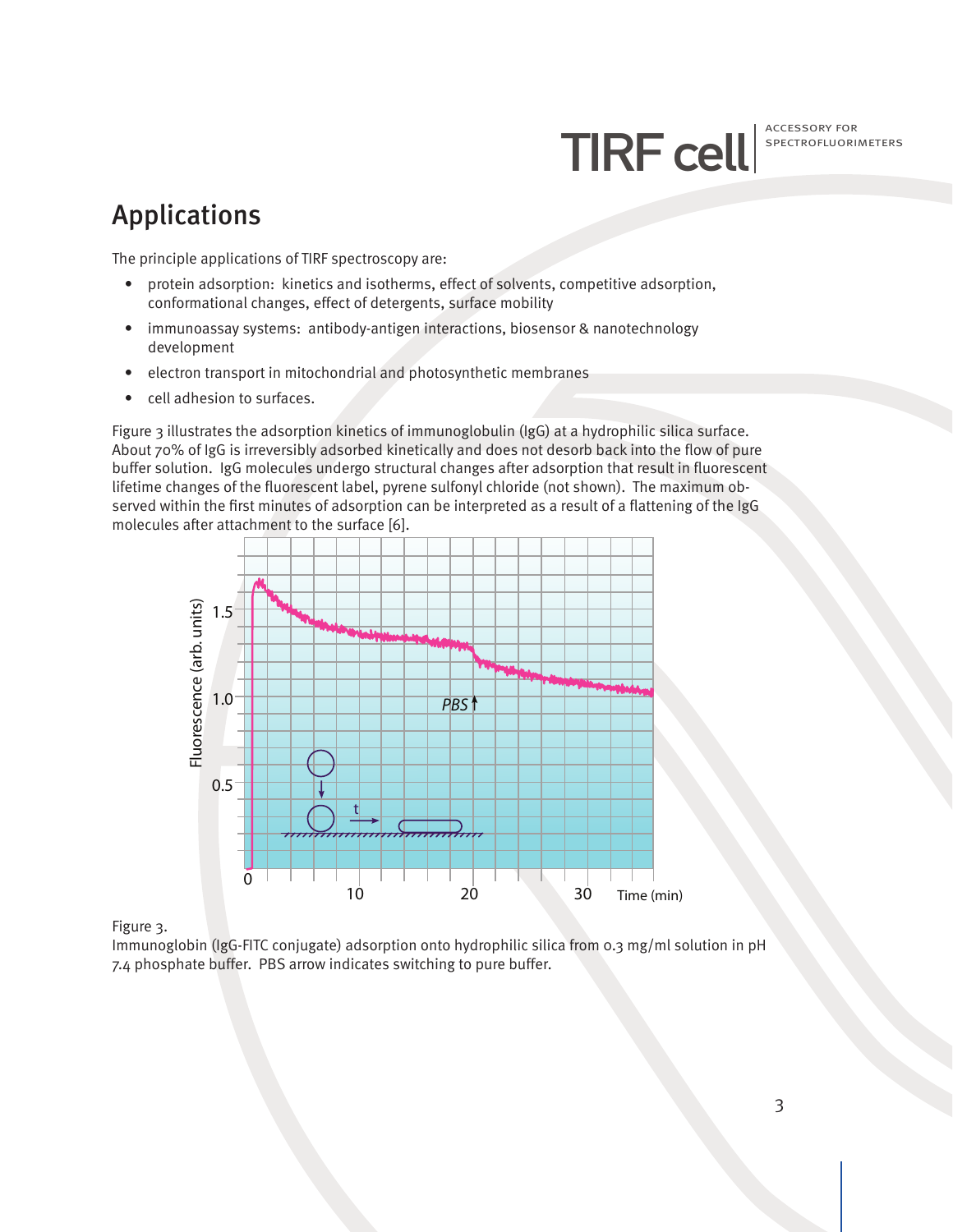

spectrofluorimeters

An example of multilayer protein absorption is illustrated in Figure 4. Bovine serum albumin (BSA) forms a monolayer when adsorbed from a 50 mM phosphate buffer (pH 6.2 - lower curve) onto a hydrophobic siliconized surface. Ammonium sulphate modifies the protein-protein interactions and allows multilayer adsorption to occur.



Figure 4. Monolayer bovine serum albumin (BSA-FITC conjugate) adsorption from solution in phosphate buffer pH 6.2 (lower curve) and multilayer adsorption in the presence of ammonium sulfate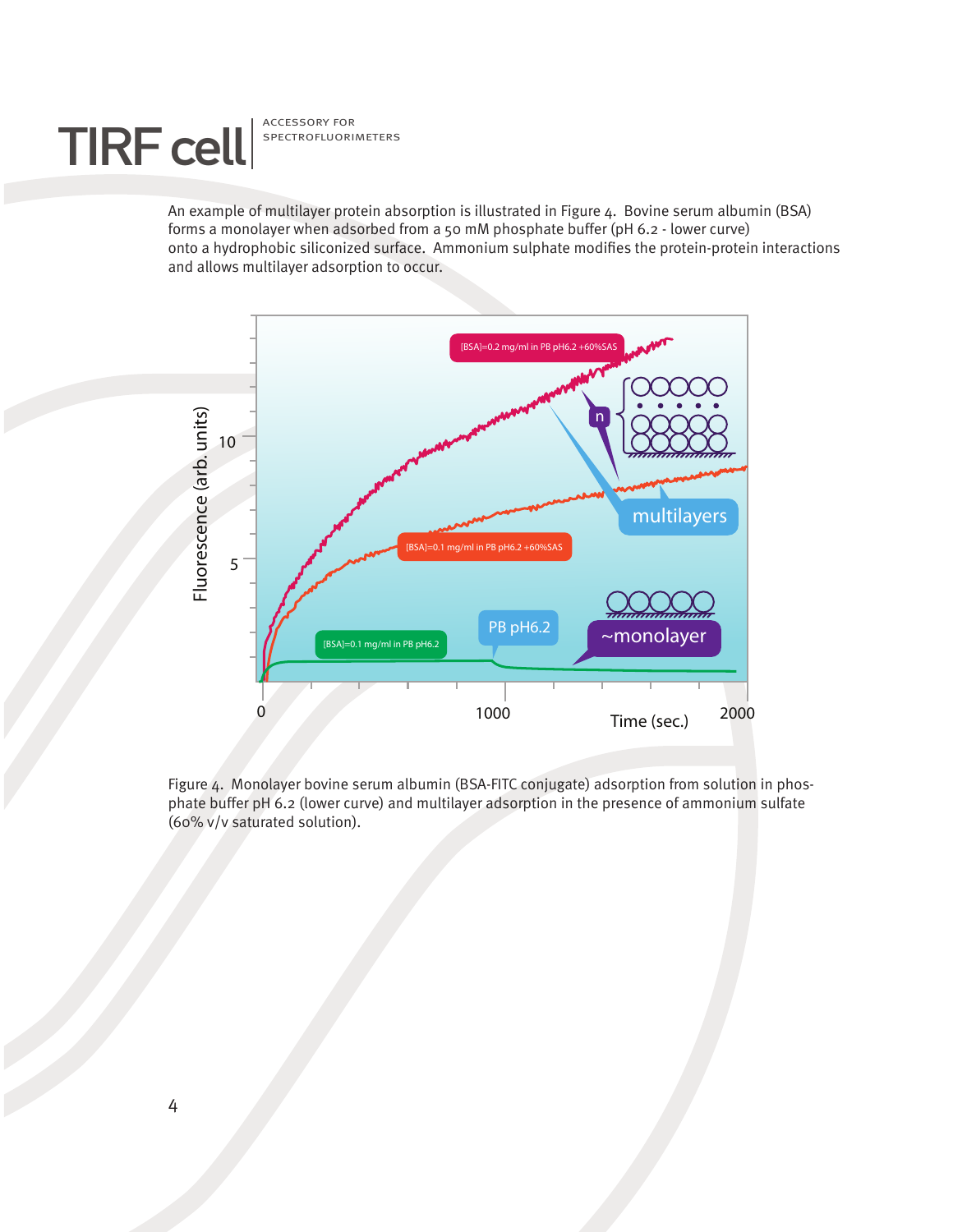TIRF cell<sup>ACCESSORY FOR</sup> spectrofluorimeters

Figure 5 illustrates the effect of electrochemical control of human serum albumin (HSA) adsorption at a tin dioxide transparent electrode. Cathodic polarization increases surface affinity for HSA, probably, because of negative polarization which enhances hydrophobicity of the surface. Application of an anodic polarization stimulates desorption of HSA from the tin dioxide surface [7].





Excited state lifetime, rotational correlation time, fluorescence polarization, and quenching experiments often provide important information concerning molecular dynamics, in general, and protein conformation related to adsorption, more specifically. The ISS spectrofluorometers equipped with the TIRF flow cell accessory are quite capable of selectively obtaining this type of information from the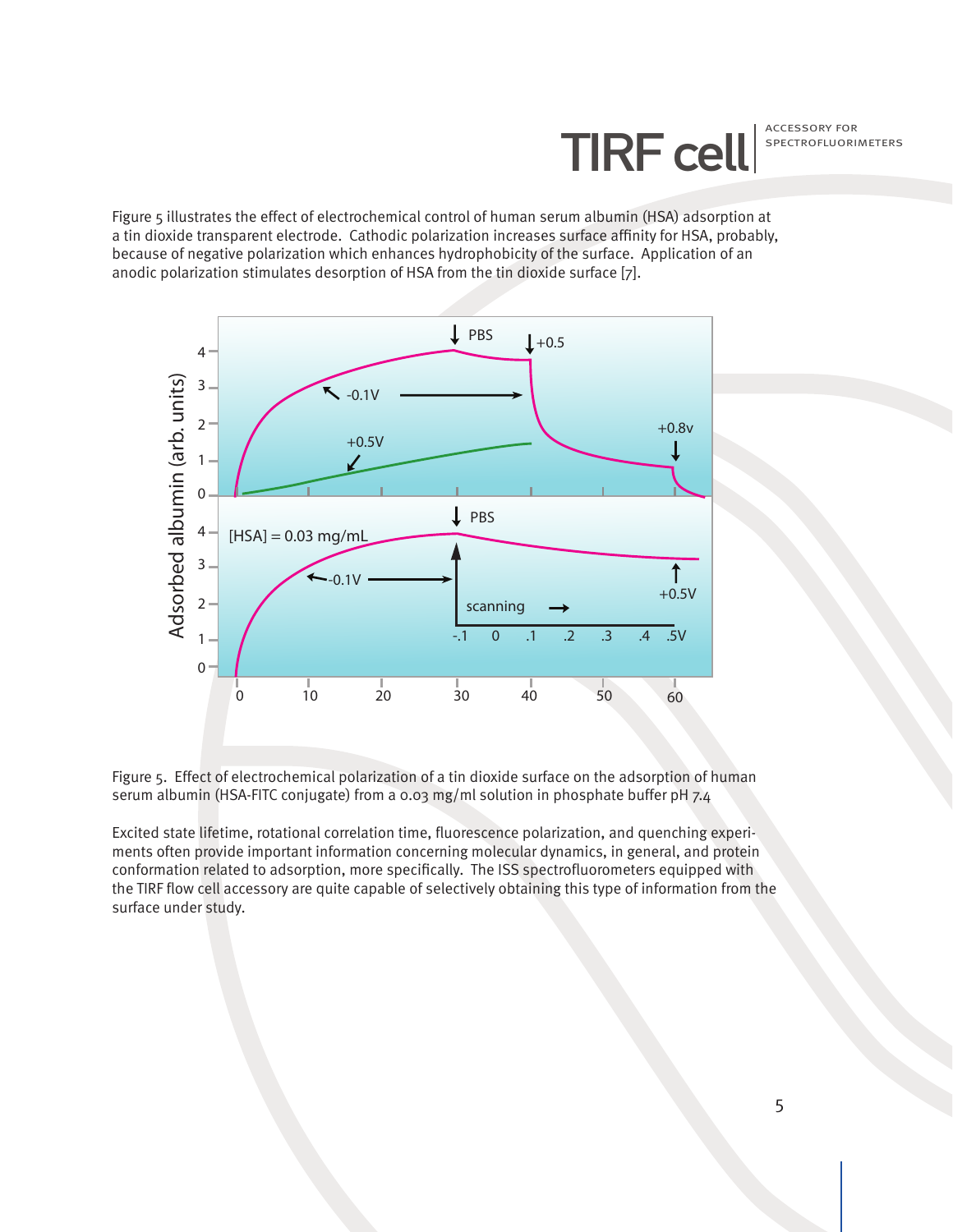# TIRF cell SPECTROFLUORI

spectrofluorimeters

Figure 6 illustrates fluorescence lifetime data obtained directly using the K2™ and TIRF cell. Lifetime data for FITC-labelled lysozyme adsorbed onto a quartz surface were obtained. These data provide evidence of at least two types of adsorbed lysozyme characterized by lifetimes of 4.1 and 0.44 nsec, respectively.



Figure 6. Multifrequency lifetime data obtained with the ISS TIRF cell for lysozyme-FITC conjugate adsorbed onto a quartz surface from a 0.3 mg/ml solution in 50 mM acetate buffer, pH 4.5